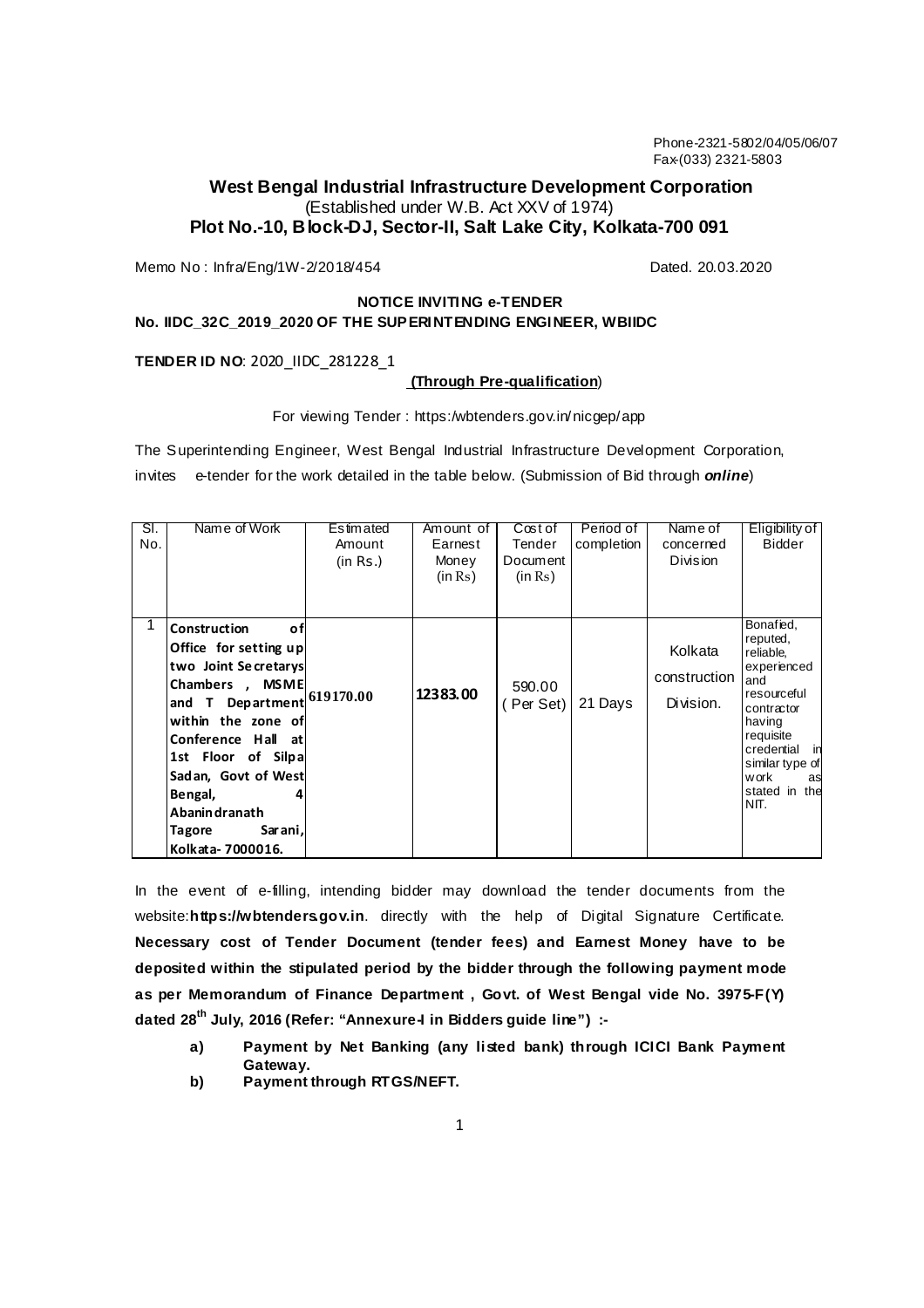The original documents should be submitted physically for verification to the Estimating Section of the Superintending Engineer, within the stipulated period as stated in NIT. However the Department (Tender Inviting Authority) will not be held responsible for late delivery or loss of the documents so mailed through post/courier.**Bidder should note that non-submission of documents for physical verification to the Estimating Section of the Superintending Engineer, as mentioned in Sl. No. 18 - Important Information, will lead to rejection of Bid, without any reference**. Technical Bid and Financial Bid both will be submitted concurrently duly digitally signed in the **https://wbtenders.gov.in .** Tender document may be downloaded from website & Submission of Technical Bid/Financial Bid as per tender time schedule stated in Sl. No.18. The documents submitted by the bidders should be properly indexed & digitally signed.

 **In terms of Finance Department , Audit Branch, Govt. of We st Bengal's Notification No. 4374-F(Y) dated 13th July, 2017, the Bidder ha s to upload valid 15-digit Goods and Services Taxpayer Identification Number (GSTIN) under GST Act, 2017, along with his bid. The Bidder should note that bid submitted without GSTIN will be summarily rejected.** 

- **1.** Both Technical document and Financial Bid are to be submitted in technical (Statutory & Non.-Statutory Folder) and financial folder concurrently duly digitally signed in the website http://wbtenders.gov.in. **Bidder should note that when cost of work exceeds Rs.1.00 Crore, bidder should provide declaration with requisite details that in his**  establishment there is at least 1(one) Degree holder Civil Engineer and 2(two) **Diploma holder Civil Engineers who will be posted in work site. Bidder should furnish necessary undertakings.**
- 2. The Technical document and Financial Bid be submitted online on or before **27.03.2020 up to 05.00 p.m.** The Financial Offer of the prospective tenderer will be considered only if the TECHNICAL Document (both statutory and non-statutory) of the tenderer found qualified by the Superintending Engineer/ Tender Committee, WBIIDC. The decision of the Superintending Engineer/ Tender Committee, WBIIDC will be final and absolute in this respect. The list of both Responsive and Non-Responsive Bidders will be displayed in the website and also in the Notice Board of the office of ,WBIIDC, on the scheduled date and time.

#### **3. Eligibility criteria for participation in the tender.**

i) Intending tenderers should produce credentials of **a similar** nature of completed work of the minimum value of **40% (Forty percent)** [price updated @ 10% per annum compoundable from the date of completion of work ] of the estimated amount put to tender during 5 (five) years prior to the date of issue of the tender notice ; or,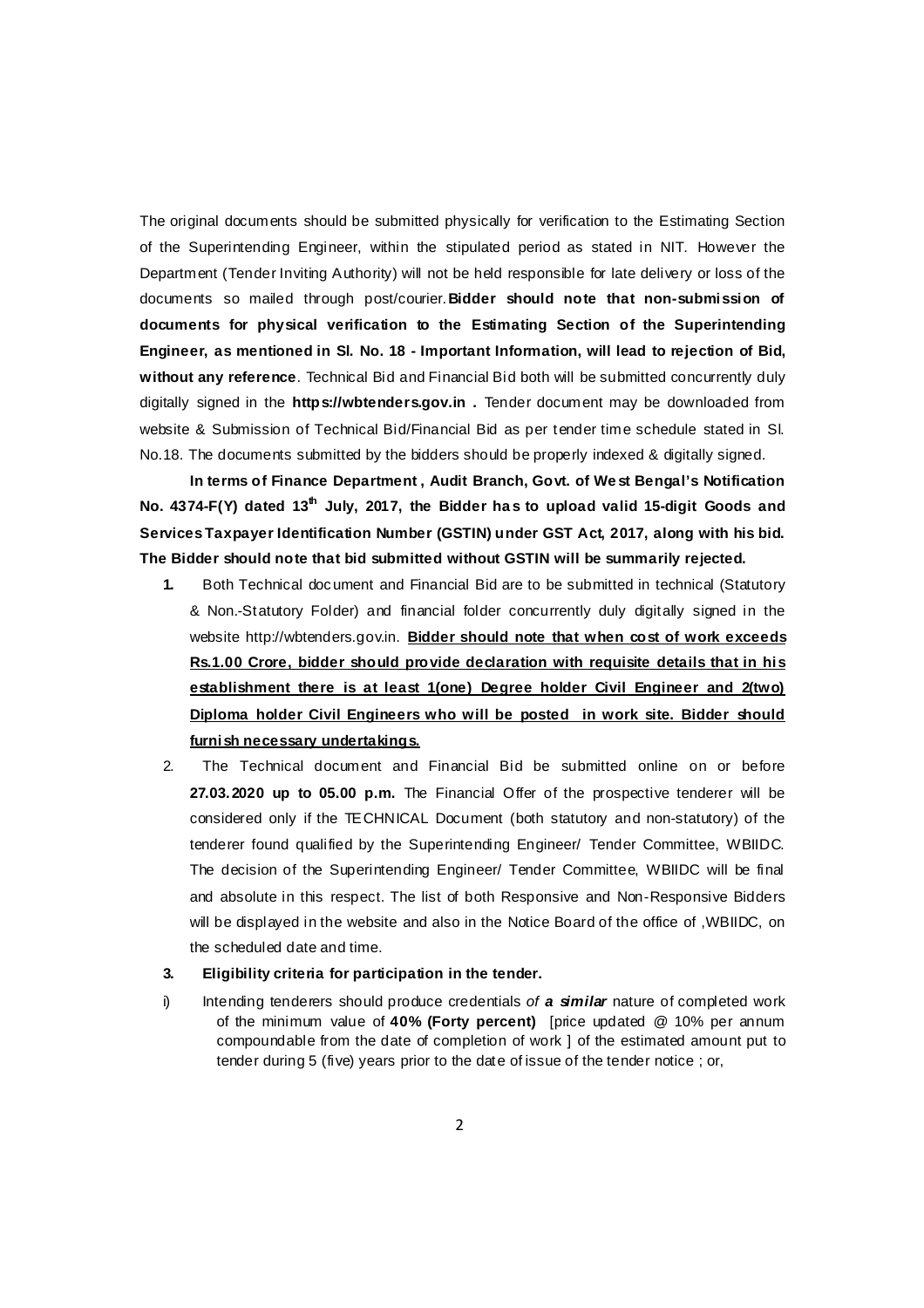- ii) Intending tenderers should produce credentials of **2 (two)** similar nature of completed work, each of the minimum value of **30% (Thirty percent)** of the estimated amount put to tender during 5(five) years prior to the date of issue of the tender notice ; or.
- iii) Intending tenderers should produce credentials of **one single running work** of similar nature which has been completed to the extent of **80%** Eighty percent) or more and value of which not less than the value (i) above ;

In case of running works, only those tenderers who will submit the certificates of satisfactory running work from the concerned Executive Engineer, or equivalent competent authority will be eligible for the tender. In the required certificate it should be clearly stated that the work is in progress satisfactorily running work from the concerned Executive Engineer, or equivalent competent authority will be eligible for the tender. In the required certificate it should be clearly stated that the work is in progress satisfactorily and also that no penal action has been initiated against the executed agency, i.e., the tenderer.

**N.B.:- Completion certificate should contain a) Name of work, (b) Name and address of Client, (c) Amount put to tender, (d) Date of commencement of work (e) Date of completion of work, (f) Final Bill Value. Completion certificate must be attached with respective work order and work schedule. This completion certificate be issued by engineering officer not below the rank of Executive Engineer or for non-engineering organization by Drawing and Disbursement Officer of concerned Accounts Office. Payment Certificate will not be treated as credential.** 

- iv) A bidder is not permitted to participate , if he has been debarred or penalized for any reasons out of work, by any Government department. During the bidding process if it is found that the firm has been debarred or penalized by any Govt. Department, the bid will be rejected out right.
- v) On terms of Finance Deptt., Govt. of West Bengal G.O.No.4608-F(Y), dt.18.07.18**, when Bid value is 80% or less of Estimated Amount put to Tender,** the bidder shall submit Additional Performance Security @ 10% of the Tendered Amount from any Schedule Bank, before issuance of work order.
- vi) Current Income Tax Acknowledgement Receipt, valid P.T. Deposit Challan, Pan Card, **Goods and Service Tax (GSTIN) Registration Certificate along with Identification Number GST Act, 2017** are to be accompanied with the Technical Bid Documents. [ non-statutory documents ].

Tax Invoices(s) needs to be issued by the supplier for raising claim under the contract showing separately the tax charged in accordance with the provisions of GST Act, 2017.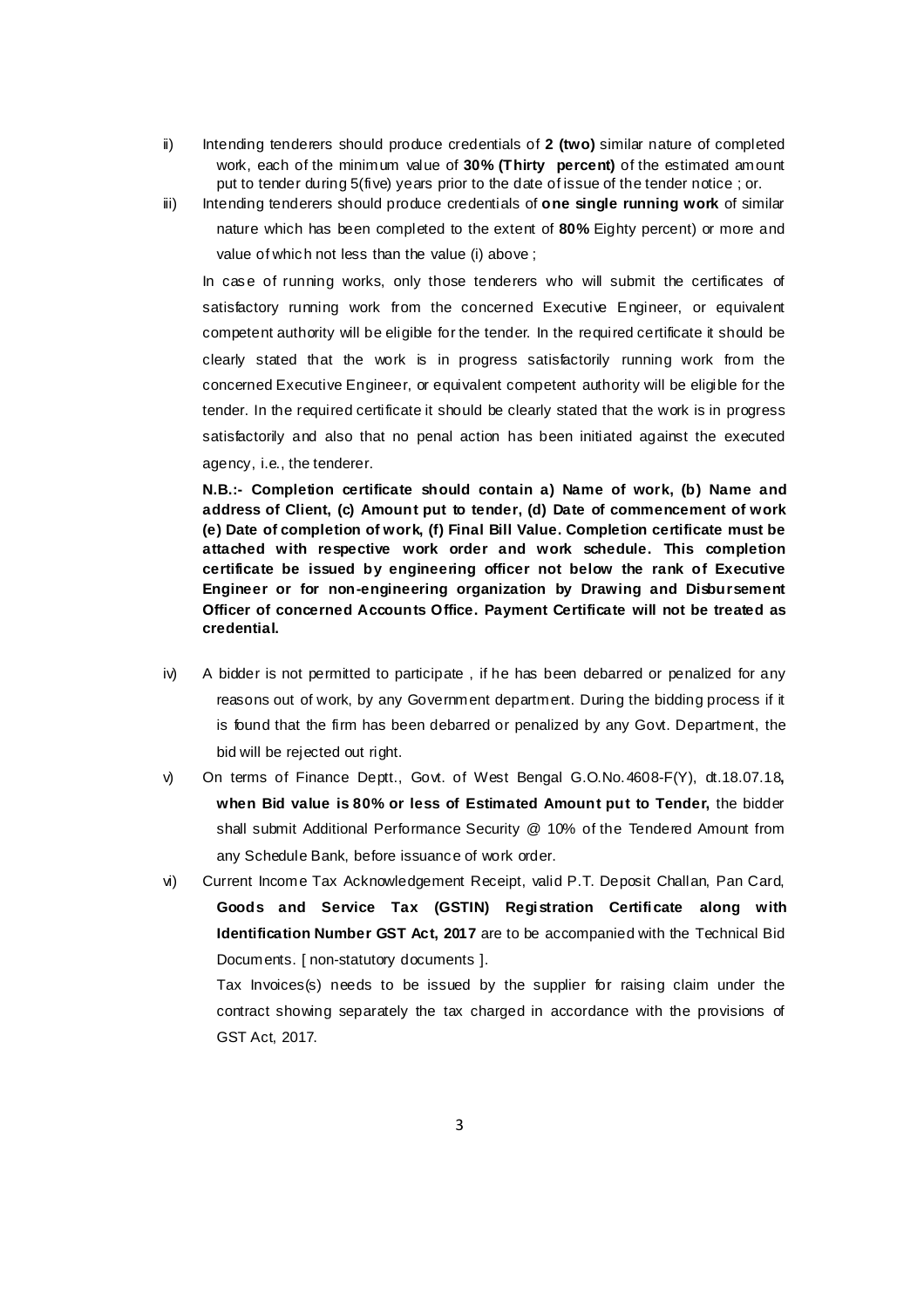- vii) In case of Proprietorship and Partnership Firms and Company the Tax Audited Report is to be furnished along with Balance Sheet & Profit and Loss A/c. for the Assessment Year **2018-2019**.[Non statutory Documents]
- viii) Declaration regarding Structure and Organization duly digitally signed by the applicant to be submitted along with application.
- ix) Registered Unemployed Engineers' Co-operative Societies are required to furnish valid Bye Law, Current Audit Report, Current N.O.C. from A.R.C.S., Minutes of last AGM. And also submit documents of the society consists at least 10 (ten) members out of which at least 60% should hold degree or diploma in any branch in Engineering.(Non-Statutory documents)
- x) Joint venture will not be allowed to participate in the above NIT. A prospective bidder shall be allowed to participate in a single job either in the capacity of individual or as a partner of a firm. If found to have applied severally in a single job, all his applications will be rejected for that job.
- xi) An undertaking shall be given stating thereby that the Firm has not been debarred or penalized for any reasons out of work, by any Government Department during last five (5) years.
- xii) Where there is a discrepancy between the unit rate and corresponding total amount resulting from multiplying the unit rate by the quantity in the BOQ, the unit rate quoted shall govern.
- xiii) Prevailing safety norms has to be followed so that LTI (Loss of time due to injury) is zero.
- xiv) The Partnership Firm shall furnish the registered partnership deed and the company shall furnish the Article of Association and Memorandum. [Non statutory Documents]
- xv) No mobilization/secured advance will be allowed. No price preference will be allowed to any category of bidder.
- xvi) The executing agency (successful bidder) may not get a running payment unless the gross amount of running bill will reach 30% of the tendered amount. Provisions in Clause(s) 7, 8 & 9 contained in W.B. Form  $No.2911$  (ii) so far as they relate to quantum and frequencies of payment are to be treated as superseded.
- 4. Intending bidder if desires may attend pre-bid meeting.
- **5.** Where an individual person holds a digital certificate in his own name duly issued to him against the company or the firm of which he happens to be a director or partner, such individual person shall, while uploading any tender for and on behalf of such company or firm, invariably upload a copy of registered power of attorney showing clear authorization in his favour, by the rest of the directors of such company or the partners of such firm, to upload such tender. The power of attorney shall have to be registered in accordance with the provisions of the **Registration Act, 1908.**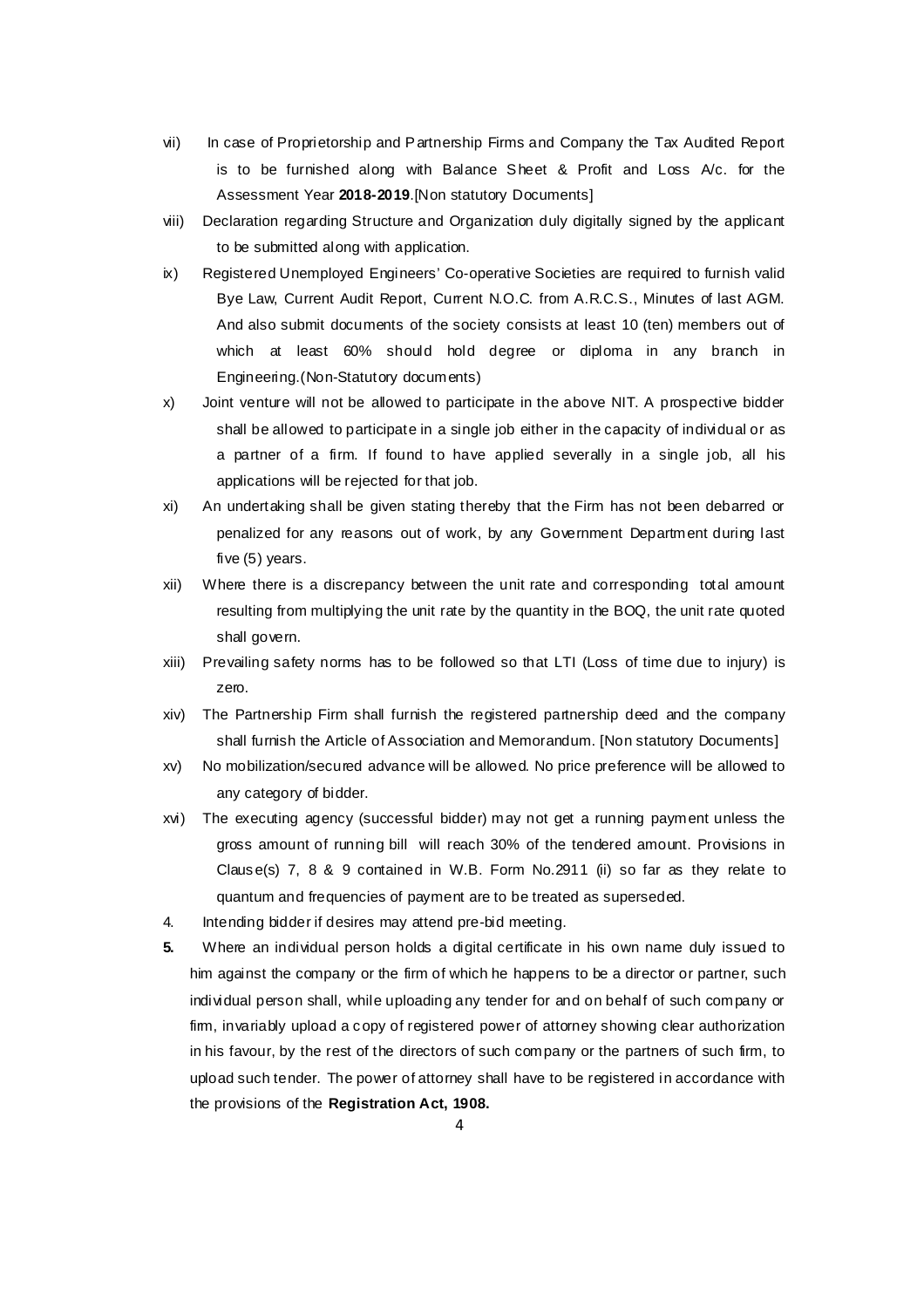- 6. The prospective tenderer shall establish field testing laboratory equipped with requisite instruments and technical staff according to the requirements of works to be executed at his own cost.
- **7. Apropos Finance Department, Audit Branch, GoWB's Memorandum No.4905-F(Y) dt.17.09.2014, it ha s now become mandatory to make payment through Electronic Mode (e-Payment) directly to Contractor's account. All Bank details are to be submitted by the Executing Agency so that payment can be made online to his Bank Account.**
- 8. **No mobilization / secured advance** will be allowed.
- 9. All materials such as cement, steel which are required for the proposed scheme as mentioned including cement, steel shall be of specified grade and approved brand in conformity with relevant code of practice (latest revision) and manufactured accordingly and **shall be procured and supplied by the agency at their own cost including all taxes.** Authenticated evidence for purchase of cement and steel are to be submitted alongwith challan and test certificates. In the event of further testing opted by the E-I-C then such testing from any Govt. approved testing laboratory shall have to be conducted by the agency at their own cost.
- 10. Steel materials procure & supply by the contractor shall be of TOR steel rod / HYSD / TMT Bar of Fe415. Fe500, Fe550/550D grade (The grade to be decided by the E-I-C or as per instruction reflected on the approved drawing of this department or as stipulated in the departmental priced schedule of rates.
- 11. Cement procurement and supply by the contractor shall be of Ordinary Portland Cement 53 grade, 43 grade conforming (IS 8112) or PPC/PSC (The grade to be decided by the E-I-C or as per instruction reflected on the approved drawing of this department or as stipulated in the departmental priced schedule of rates.
- 12. The Contractor shall also abide by the provision of the child labour (Prohibition and regulation Act.1986). No labour below the specified age (as per G.O.) shall be employed on the work.
- 13. **Intending bidder may submit produce original documents as specified in SI. No.18 "Important Information , Date and Time Schedule" Sub No.7, either at "We st Bengal Industrial Infrastructure Corporation, Plot No.-10, Block-DJ, Sector-II, Salt Lake City, Kolkata-700091" or "Office of the Executive Engineer (Civil) , South 24 Parganas Division, WBIIDC, Falta Industrial Growth Centre, Falta, Kalatalahat, Dist.-South 24 Parganas,Pin-743504" or Office of the Executive Engineer (Civil) , Nadia Division, WBIIDC, Kalyani Industrial Growth Centre, Gayespur, Dist.-Nadia, Pin-741235"**
- 14. Constructional Labour Welfare Cess @ 1( one) % of cost of construction will be deducted from every Bill of the selected agency, Vat, Royalty & all other statutory Levy/Cess will have to be borne by the contractor & the rate in the schedule of rates is inclusive of all such taxes and cess as stated above.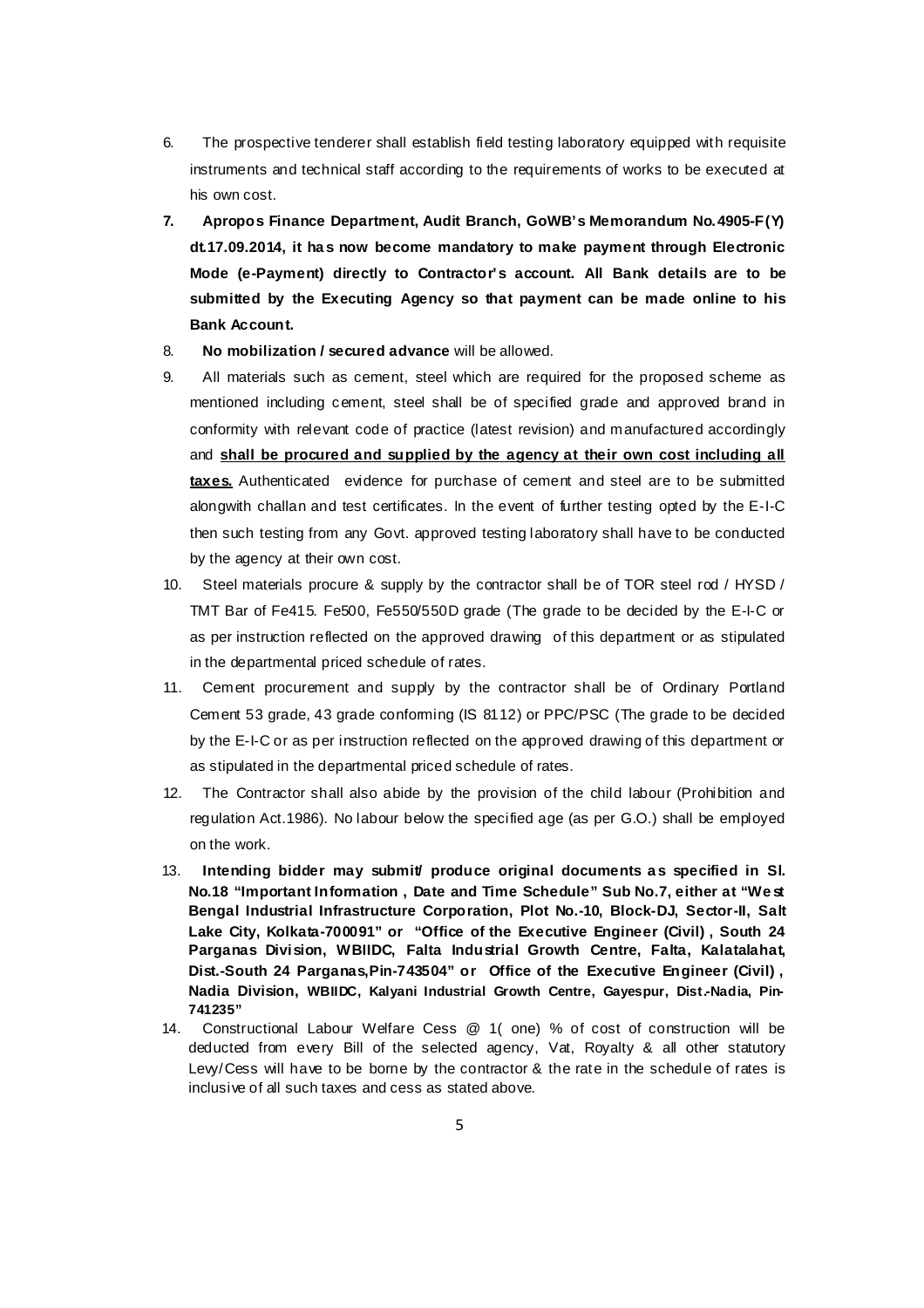- 1. In connection with the work of value up to Rs.100 lakh Arbitration will not be allowed. The Clause No. 25 of WBIIDC Form No. 1 is to be considered in this regard.
- **2. In no case permission will be accorded to any firm for more than 1 (one) job.**
- 3. **Bids shall remain valid** for a period not less than **120 (One hundred twenty) days** after the dead line date for Financial Bid / Sealed Bid submission. Bid valid for a shorter period shall be rejected by the Superintending Engineer, WBIIDC as non-responsive. If the bidder withdraws the bid during the period of bid validity the earnest money as deposited will be forfeited forthwith without assigning any reason thereof.
- **4. Important information**

# **Date & Time Schedule**

| $\overline{\text{SI}}$<br>No. | Particulars                                                                                                                                                                                                                                                                                                                                                                                                                                                                                                                                                                                                                                                                                                                                                                                                                                        | Date & Time                                                                                                                                                                                                                                                                                                                                                                                                                                                                                                                                                                                           |  |  |
|-------------------------------|----------------------------------------------------------------------------------------------------------------------------------------------------------------------------------------------------------------------------------------------------------------------------------------------------------------------------------------------------------------------------------------------------------------------------------------------------------------------------------------------------------------------------------------------------------------------------------------------------------------------------------------------------------------------------------------------------------------------------------------------------------------------------------------------------------------------------------------------------|-------------------------------------------------------------------------------------------------------------------------------------------------------------------------------------------------------------------------------------------------------------------------------------------------------------------------------------------------------------------------------------------------------------------------------------------------------------------------------------------------------------------------------------------------------------------------------------------------------|--|--|
| 1.                            | Date of uploading of N.I.T. Documents (online)<br>(Publishing Date)                                                                                                                                                                                                                                                                                                                                                                                                                                                                                                                                                                                                                                                                                                                                                                                | 20.03.2020                                                                                                                                                                                                                                                                                                                                                                                                                                                                                                                                                                                            |  |  |
| $\overline{2}$ .              | Date of Pre-Bid Meeting                                                                                                                                                                                                                                                                                                                                                                                                                                                                                                                                                                                                                                                                                                                                                                                                                            | N.A.                                                                                                                                                                                                                                                                                                                                                                                                                                                                                                                                                                                                  |  |  |
| 3.                            | Documents download / sell start date (Online)                                                                                                                                                                                                                                                                                                                                                                                                                                                                                                                                                                                                                                                                                                                                                                                                      | 20.03.2020 at 05.00 p.m.                                                                                                                                                                                                                                                                                                                                                                                                                                                                                                                                                                              |  |  |
| 4.                            | Documents download / sell end date (Online)                                                                                                                                                                                                                                                                                                                                                                                                                                                                                                                                                                                                                                                                                                                                                                                                        | 27.03.2020 at 05.00 p.m.                                                                                                                                                                                                                                                                                                                                                                                                                                                                                                                                                                              |  |  |
| 5.                            | Bid submission start date (Online)                                                                                                                                                                                                                                                                                                                                                                                                                                                                                                                                                                                                                                                                                                                                                                                                                 | 20.03.2020 at 05.00 p.m.                                                                                                                                                                                                                                                                                                                                                                                                                                                                                                                                                                              |  |  |
| 6.                            | Bid Submission closing date (Online)                                                                                                                                                                                                                                                                                                                                                                                                                                                                                                                                                                                                                                                                                                                                                                                                               | 27.03.2020 at 05.00 p.m.                                                                                                                                                                                                                                                                                                                                                                                                                                                                                                                                                                              |  |  |
| 7 <sub>1</sub>                | Date of submission of intimation of deposition of the<br>cost of Tender Documents and Earnest Money<br>deposit and verification from original copies for i)<br>Completion certificate with work order, ii) P. Tax<br>registration certificate and current P. Tax deposit<br>challan, iii) PAN Card, iv) Income Tax Return for<br>assessment year 2018-2019, v) Tax Audited Report<br>for assessment year 2018-2019, vi) GST<br>registration certificate, vii) partnership deed/<br>company's article of association and memorandum,<br>viii) for registered unemployed engineers' co-<br>operative society- bye law, current audit report,<br>current N.O.C. from A.R.C.S. etc., ix)<br>prequalification application(sec-B, form-I), x)<br>structure & organization (section-B, form-III) and<br>experience profile (section-B, form-V) (Off line) | 30.03.2020 and 31.03.2020 (From<br>10.30 a.m. to 05.00 p.m.)<br>$AT -$<br>a) West Bengal Industrial Infrastructure<br>Development Corporation, Plot No.-10,<br>Block-DJ, Sector-II,<br>Salt Lake<br>City,<br>Kolkata-700 091.<br><b>OR</b><br>b) Office of the Executive Engineer (Civil),<br>South 24 Parganas Division, WBIIDC,<br>Falta Industrial Growth Centre, Falta,<br>Kalatalahat, Dist.-South 24 Parganas, Pin-<br>743504<br><b>OR</b><br>c) Office of the Executive Engineer<br>(Civil), Nadia Division, WBIIDC, Kalyani<br>Industrial Growth Centre, Gayespur, Dist-<br>Nadia, Pin-741235 |  |  |
| 8.                            | Bid opening date for Technical Proposals (Online)                                                                                                                                                                                                                                                                                                                                                                                                                                                                                                                                                                                                                                                                                                                                                                                                  | 01.04.2020 after 11.00 a.m.                                                                                                                                                                                                                                                                                                                                                                                                                                                                                                                                                                           |  |  |
| 9.                            | Date & Place for opening of Financial Proposal<br>(Online)                                                                                                                                                                                                                                                                                                                                                                                                                                                                                                                                                                                                                                                                                                                                                                                         | To be notified during uploading of<br>Technical Evaluation Sheet of Bidders                                                                                                                                                                                                                                                                                                                                                                                                                                                                                                                           |  |  |
| 10.                           | Date of uploading of list of bidders along with the<br>offer rates through (online)                                                                                                                                                                                                                                                                                                                                                                                                                                                                                                                                                                                                                                                                                                                                                                | Within 5 (Five) working days after<br>opening of Financial Proposal                                                                                                                                                                                                                                                                                                                                                                                                                                                                                                                                   |  |  |
|                               | Also if necessary for further negotiation through<br>offline for final rate                                                                                                                                                                                                                                                                                                                                                                                                                                                                                                                                                                                                                                                                                                                                                                        | If required, will be notified within 3<br>(Three) working days after<br>uploading the offered rates of Bidders                                                                                                                                                                                                                                                                                                                                                                                                                                                                                        |  |  |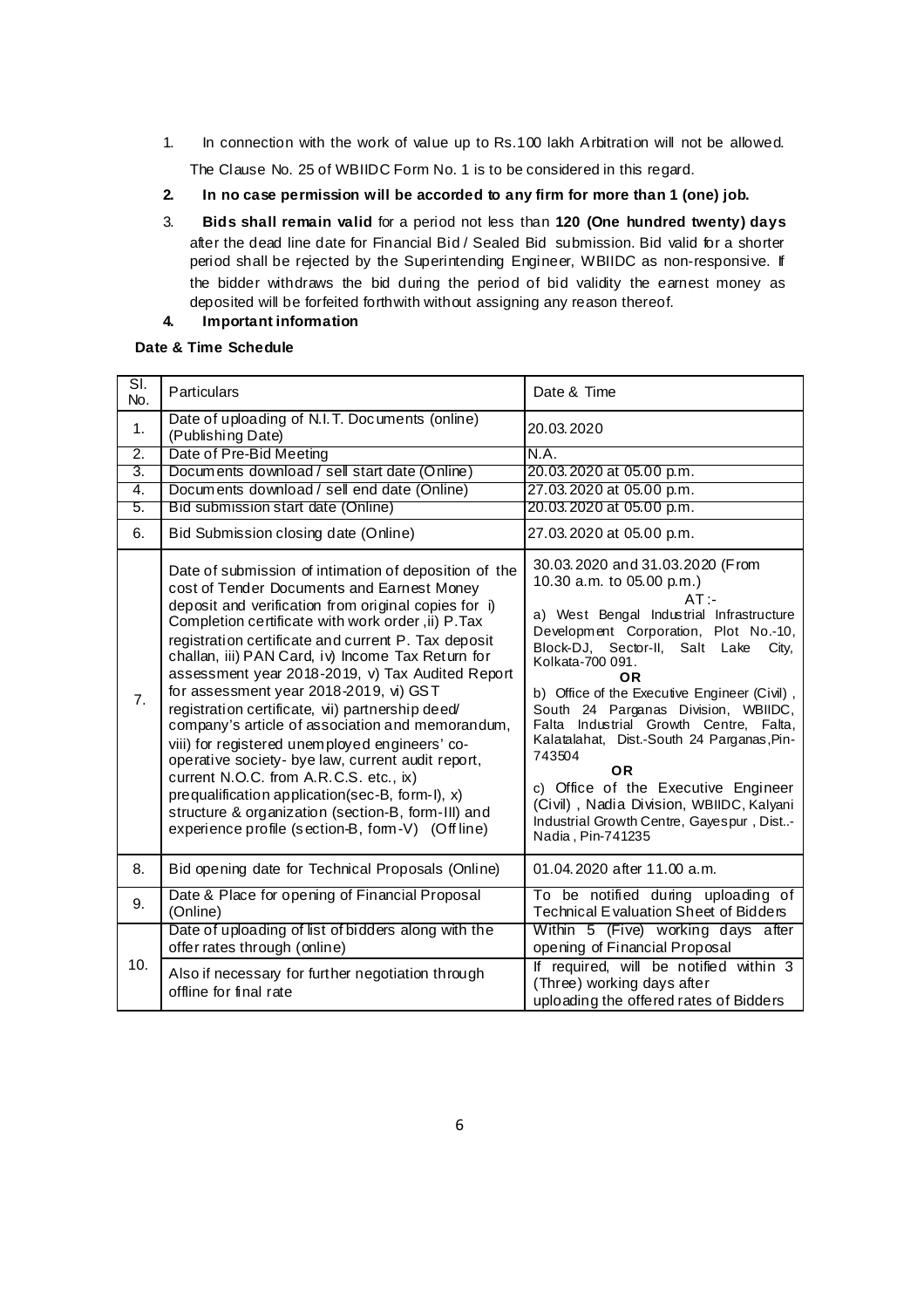#### LOCATION OF CRITICAL EVENTT

| <b>Bid opening Place</b> |                             |
|--------------------------|-----------------------------|
|                          | (including Pre-Bid Meeting) |

West Bengal Industrial Infrastructure Development Corporation Plot No.-10, Block-DJ, Sector-II, Salt Lake City,Kolkata-700 091

- 5. PLANTS AND MACHINERIES ;
	- a) Plant Machineries and equipments should be owned or arranged through lease hold agreement by the biddrs.
	- b) Conclusive proof of ownership in favour of Bidder in case of own machineries/equipment or in favour of Lessor in case of leased machineries/equipments **(in the form of Tax invoice, Way Bill, Delivery Challan),**  for each plant and machineries in working condition shall have to be submitted. In case of Hot Mix Plant both in batch type and Drum Type, Paver finisher, Concrete batching and mixing Plant, DMC/Hydraulic Piling Rig, concrete paver, vibratory roller (if such machineries/equipments are required as per Section-B, Form-IV), maximum age of the plants, machineries will be 5 years as on the date of publication of NIT**. It may be extended upto 7 years** after getting fit certificate from the manufacturer and this certificate should be produced at the time of submission of bid. All other machineries and equipments should be in running condition.

All plants, machineries and equipment will be verified by the competent authority before execution of the work.

- c) In case of Batch type Mixing plant, proof of advance payment receipt (receipt alongwith proforma Invoice from manufacturer with details address and telephone no., Scan copy of Bank Draft in support of payment, **Bank Statement**) from the manufacturer should be produced and in such case 25% payment against the total cost of the plant/machineries have to be made by the bidders, if required.
- d) If the machineries have been engaged in other works then name of client along with his contract number and Email address should be furnished in the declaration by the intended tenderer and the present location (working place) should also be given with tentative date of release of plant & machineries.
- e) In this connection self declaration (proforma enclosed in Section-B, Form-VI) shall also have to be submitted alongwith the tender and it should be declared that statement of fact related to the mode of ownership of machineries are true and it also to be clearly stated that required specified machineries shall be installed at the working site within 45(forty five ) days (Maximum) from the date of L.O.A./LOI/work order.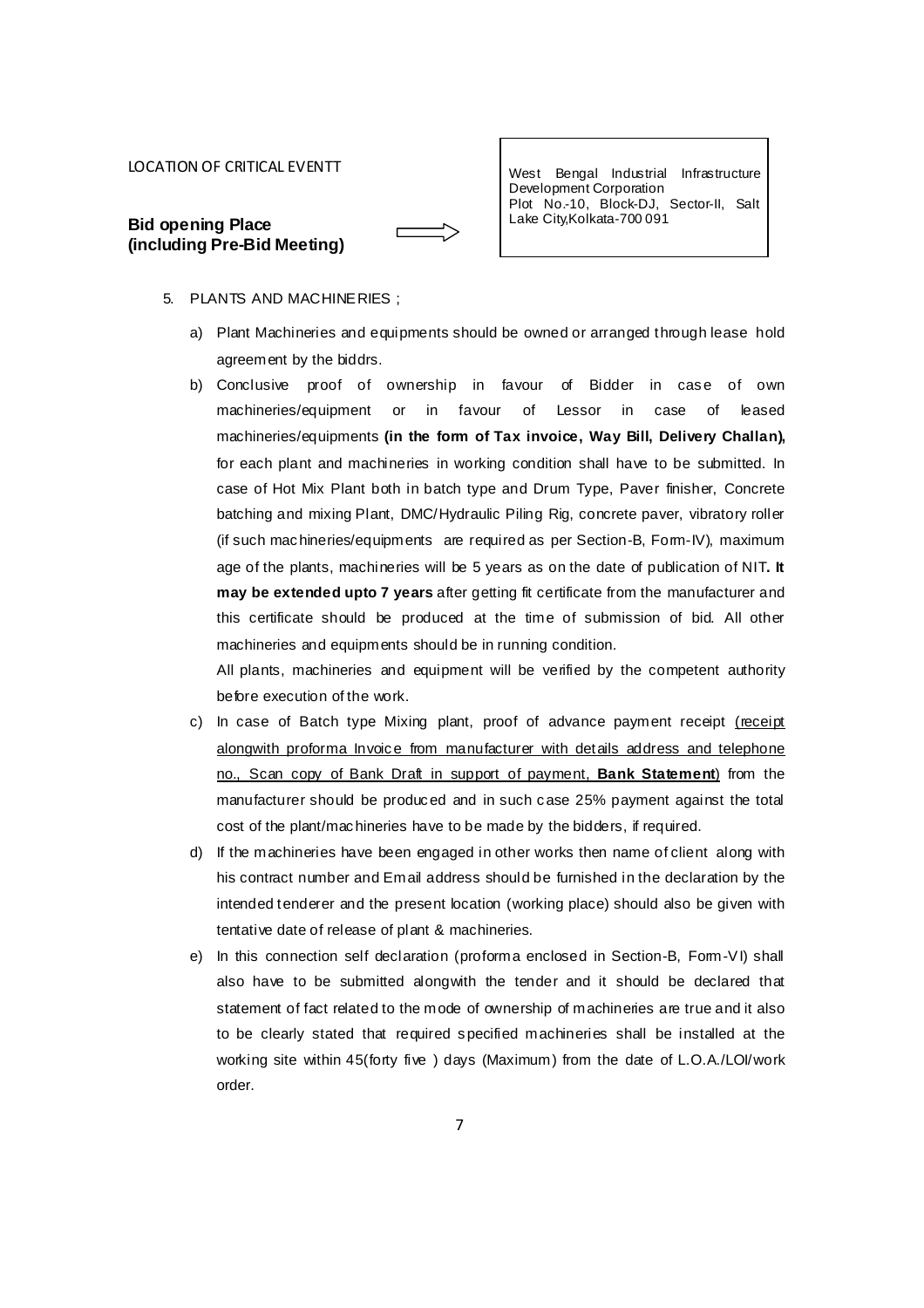- f) In case where used/old Plant and Machineries are purchased registered sale deed has to be submitted with Tax invoice, Way Bill, Delivery Challan of the owner(s), alongwith Bank Statement & incorporation in the Balance Sheet as fixed asset of the bidder as a proof of ownership.
- 6. **Price preference** will not be allowed in this NIe-T.
- 7. The Agency will be liable to maintain the work at working portion at the appropriate service level to the satisfaction of the Engineer-in-Charge at his own cost from the date of completion of the work. If any defect/ damage is found during the period as mentioned above contractor shall make the same good at his own cost expense to the specification at par with instant project work. Failure to do so, penal action against the Agency will be imposed by the Department as deem fit. The Agency will have to quote his rate considering the above aspect.
- 8. All Bidders are requested to present in the Office of the West Bengal Industrial Infrastructure Development Corporation during pre-bid meeting , opening the financial bid and provide signature with seal. The Superintending Engineer, West Bengal Industrial Infrastructure Development Corporation, may call Open Bid / Seal Bid after opening of the said bid or at any later date to obtain the suitable rate further, if it is required. No objection in this respect will be entertained raised by any Bidder who will present during opening of bid, or from any Bidder who will absent at the time of opening of Financial Bid. No informal tenderer will be entertained in the Bid further.
- 9. Site of work and necessary drawings may be handed over to the agency phase wise. No claim in this regards will be entertained.
- 10. **Earnest Money**: The Bidder has to compulsorily deposit amount of Earnest Money being **Rs.12383.00** (Rupees Twelve Thousand Three Hundred & Eighty Three) only for the work. This clause is also applicable for all categories of applicants. Bid submitted without earnest money be summarily rejected. This earnest money will be converted to security deposit for successful bidder. From progressive bill/s balance amount will be deducted, so that total security deposit amount will be 10% of value of work executed. Combined SOR 2017 of PWD (WB) { Vol.I, II & III} w.e.f. 01.11.2017 and latest edition of the book of name "specification for Road and Bridge Works' of the M.O.R.T. & H., Surface Transport (Roads Wing), Government of India, published by Indian Roads Congress, New Delhi, for the specification of various works shall deem to constitute a part of contract under this NIT.
- 11. The Bidder, at his own responsibility and risk is encouraged to visit and examine the site of works and its Surroundings and obtain all information that may be necessary for preparing the Bid and entering into a contract for the work as mentioned in the Notice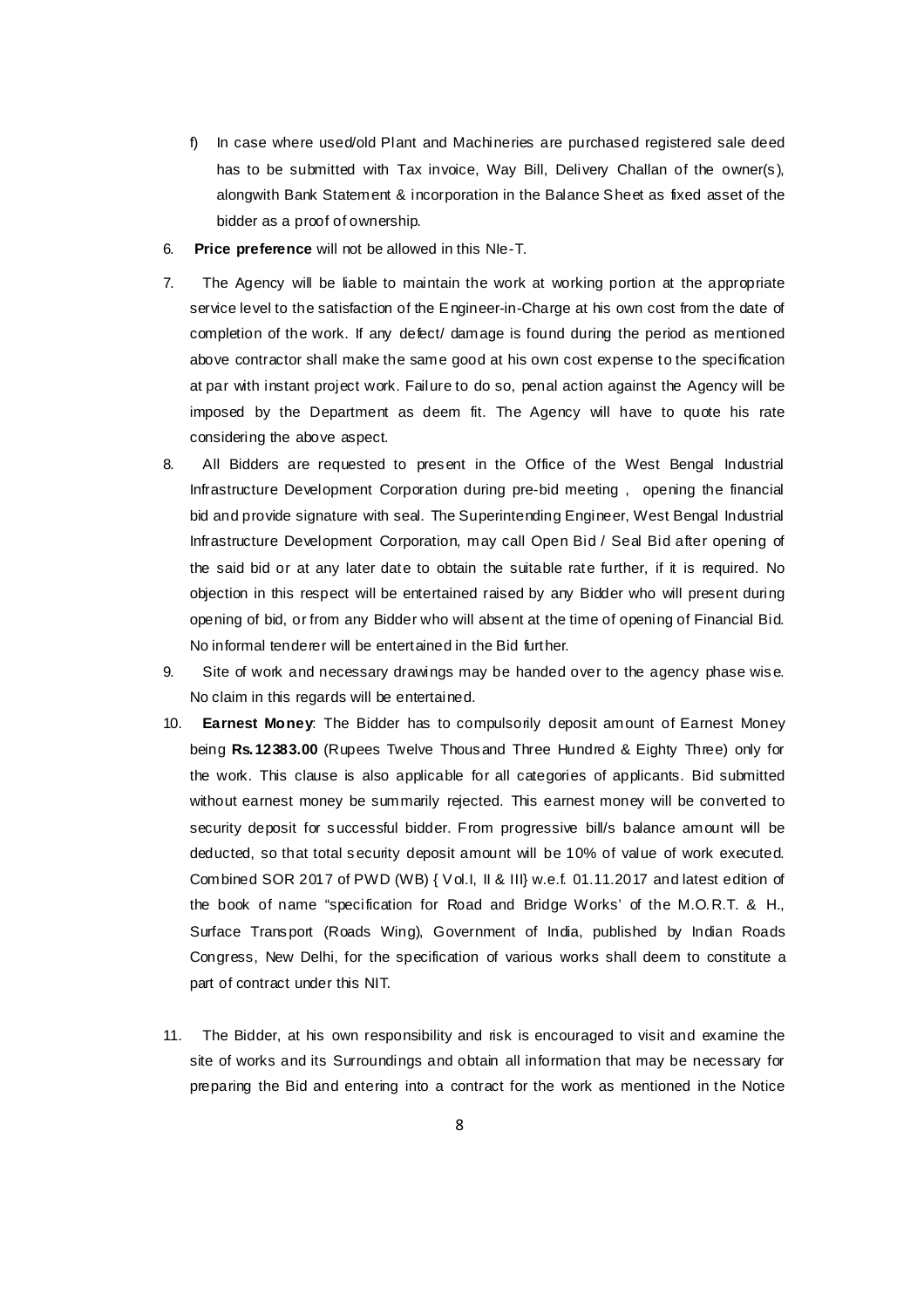Inviting e-Tender, before submitting offer with full satisfaction. The cost of visiting the site shall be at his/her own expense.

- 12. The Bidder has to compulsorily deposit cost of Tender Document (Tender Fee). The intending Bidders shall clearly understand that whatever may be the outcome of the present invitation of Bids no cost of tender documents shall be reimbursable by the West Bengal Industrial Infrastructure Development Corporation. The Superintending Engineer/ Tender Committee, West Bengal Industrial Infrastructure Development Corporation reserves the right to reject any application for purchasing Bid Documents and to accept or reject any offer without assigning any reason whatsoever and is not liable for any cost that might have incurred by any bidder at the stage of Bidding.
- **13. Refund of EMD** : The Earnest Money of all the unsuccessful Tenderers, deposited online, shall be refunded in accordance with the **Memorandum of Finance Department vide No. 3975-F(Y) dated 28th July, 2016 (Refer: "Annexure-I in Bidders guide line").**
- **14. Prospective applicants are advised to note carefully the minimum qualification criteria as mentioned in 'Instructions to Bidders' before tendering the bids.**
- 15. **Defect Liability Period (DLP) :** Prospective bidders shall have to execute the work in such a manner so that appropriate service level of the building is to be maintained during stipulated contractual period till completion and an appropriate period as the case may be as per provision of G.O.No.5784-PW/L & A/2M-175/2017 dt.12.9.17 of the Pr. Sec., P.W.D. If any defect/damage is found during the period as mentioned above the contractor shall make the same good at his own expense to the specification at part with instant project work, or in default, the Engineer-in-charge may cause the same to be made good by other agency and deduct the expenses ( of which the certificate the Engineer-in-charge shall be final) from any sums that may be then, or at any time thereafter become due to contractor, or from his security deposit, or the proceeds of the sale thereof, or of sufficient portion thereof. Refund of Security Deposit will only be made as per provision of G.O.no.5784-PW/L & A/2M-175/2017 dt.12.09.2017 of the Pr. Sec., P.W.D.
	- A. For **Building works :-** Defect Liability Period will be 3 (Three) Months and Full Security Deposit will be refunded to the contractor on expiry of Three months from the actual date of completion of the work.
	- B. For **Road works**:- Defect Liability Period will be 1 (One) Year and Full Security Deposit will be refunded to the contractor on expiry of One Year from the actual date of completion of the work.

## **16. Conditional/ Incomplete tender will not be accepted under any circumstances.**

17. The intending tenderers are required to quote the rate on line.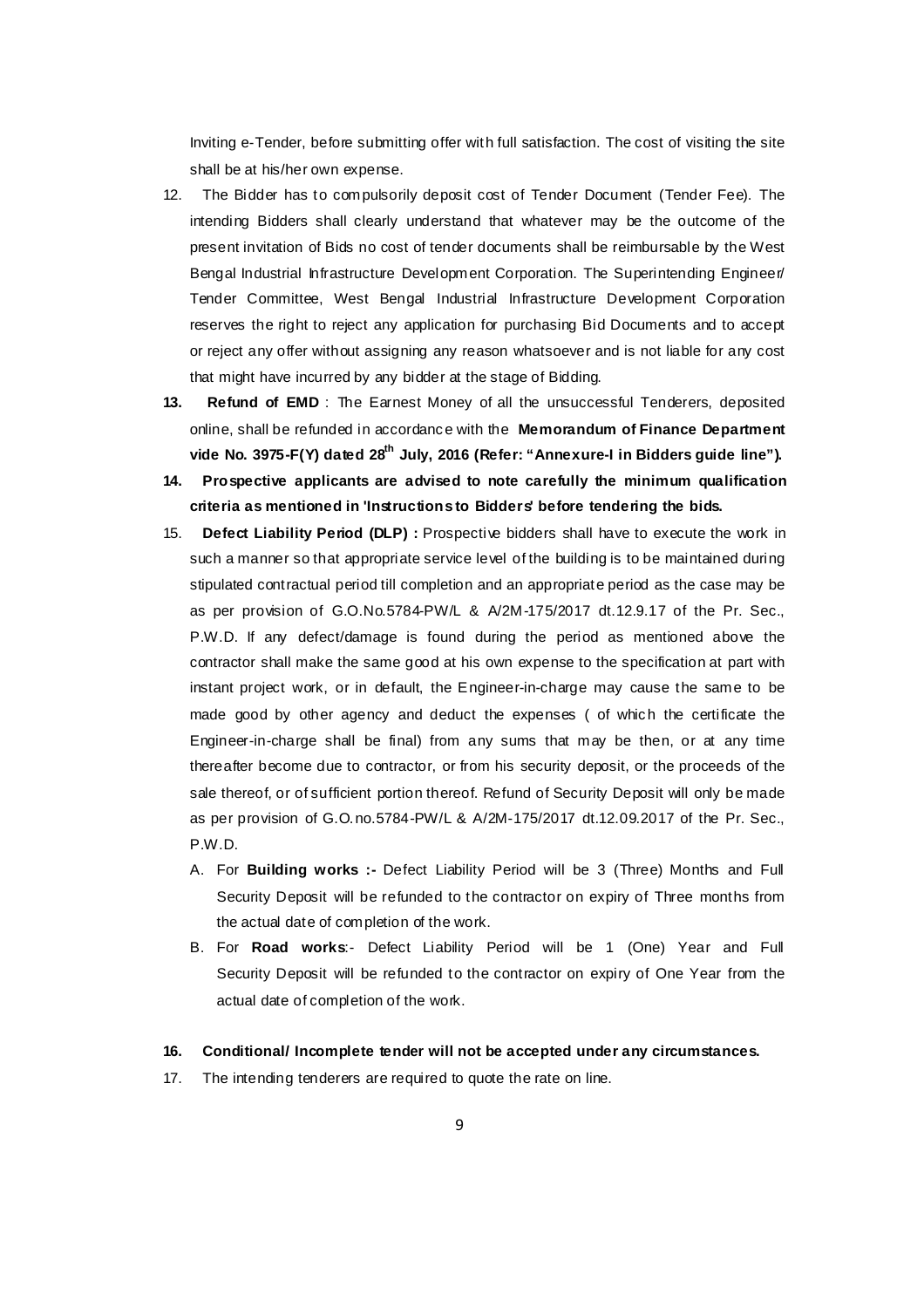- 18. Contractor shall have to comply with the provisions of (a) the Contract Labour (Regulation Abolition) Act. 1970 (b) Apprentice Act. 1961 and ( c) Minimum Wages Act. 1948 of the notification thereof or any other laws relating there to and the rules made and order issued there under from time to time.
- 19. Rates: As stated in priced schedule of work in the tender document.
- 20. In case of ascertaining authority of intending bidders at any stage of tender process or execution of work, necessary registered irrevocable power of attorney is to be produced as and when asked for by the Tender Inviting & Accepting Authority / Engineer -in-Charge.
- 21. During the scrutiny, if it comes to the notice to tender inviting authority that the credential or any other paper found incorrect/ manufactured/ fabricated, that bidder would not allowed to participate in the tender and that application will be out rightly rejected without any prejudice. The Superintending Engineer, West Bengal Industrial Infrastructure Corporation reserves the right to cancel the N.I.T. due to unavoidable circumstances without assigning any reason, whatsoever, to the bidders and no claim in this respect will be entertained
- 22. In case if there be any objection regarding pre qualifying the Agency that should be lodged to the Superintending Engineer , West Bengal Industrial Infrastructure Corporation. within 2 days (48 Hours) from the date of publication of list of qualified agencies and beyond that time schedule no objection will be entertained by the .Superintending Engineer, West Bengal Industrial Infrastructure Corporation.
- 23. Before issuance of the WORK ORDER, the tender inviting authority may verify the credential and other documents of the lowest tenderer (L1) if necessary. After verification if it is found that the documents submitted by the lowest tenderer is either manufactured or false in that case work order will not be issued in favour of the said Tenderer under any circumstances and the Earnest Money deposited by the bidder will be forfeited by the Tender Inviting Authority without assigning any reason thereof.
- 24. If any discrepancy arises between two similar clauses on different notification, the clause as stated in later notification will supersede former one in following sequence.

 NIT WBIIDC Form No.1 General Conditions of Contract EMD Details BOQ Special Terms and Conditions and Specifications. Instruction to the bidders Annexure-1 Technical Bid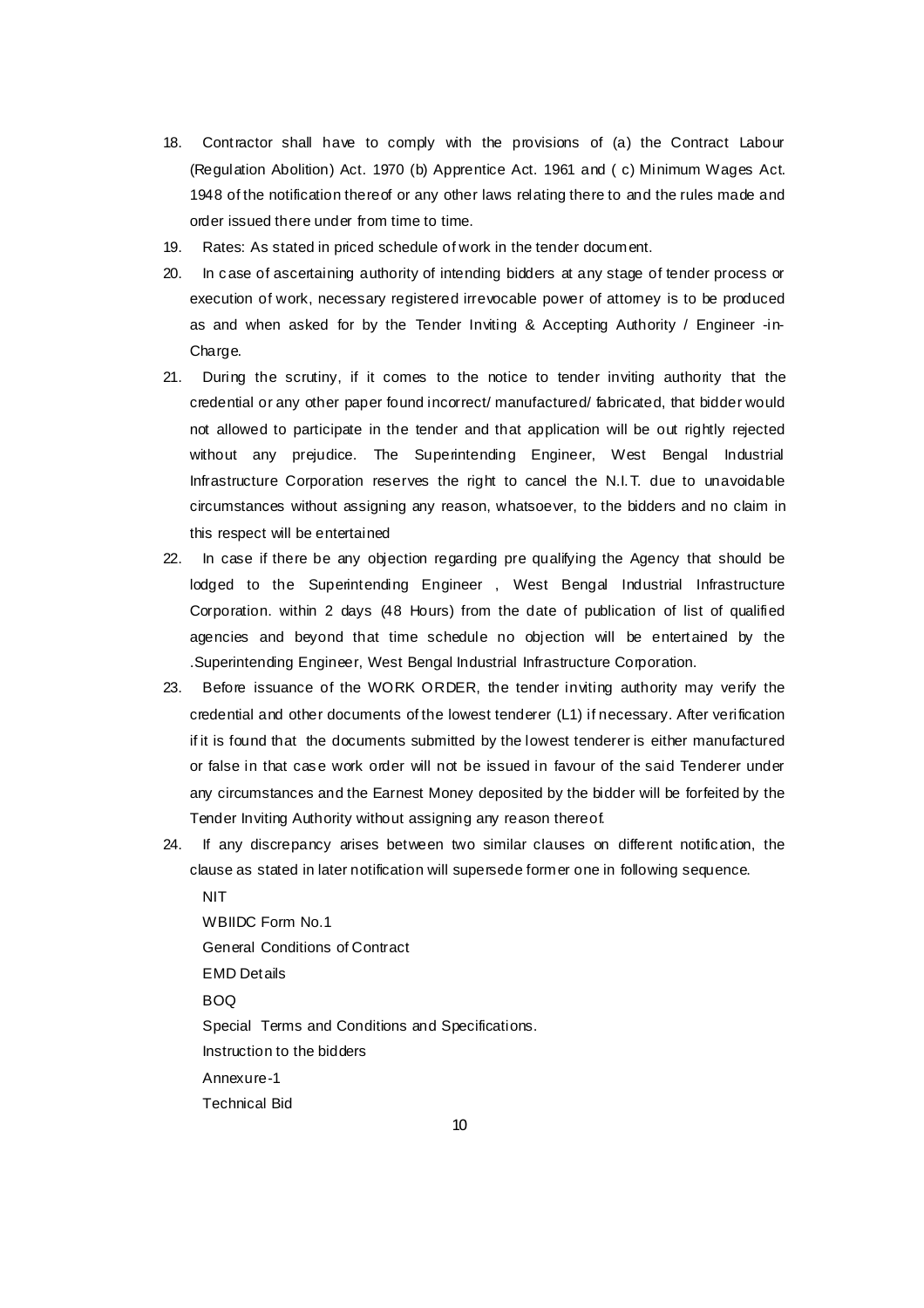Financial Bid

25. Qualification criteria

The tender inviting & Accepting Authority will determine the eligibility of each bidder, the bidders shall have to meet all the minimum criteria regarding.

- a. Financial Capacity
- b. Technical Capability comprising of personnel & equipment capability
- c. Experience / Credential

The eligibility of a bidder will be ascertained on the basis of the digitally signed documents in support of the minimum criteria as mentioned in a, b, c above. If any document submitted by a bidder, is either manufactured or false, in such cases the eligibility of the bidder/tenderer will be out rightly rejected at any stage without any prejudice.

- 26. The successful bidder has to submit the detailed work programme i.e. Bar Chart to the Engineer-in-Charge.
- **27. Computerised Measurement Books (CMB's) and Bills to be submitted by the contractor:**

# Application and format of the Computerised M.B.

The conventional Measurement Books shall be replaced by a bound volume of computerised measurements to be furnished by the contractor, duly machine numbered for the pages, and with an MB number given by the Division Office. The pages of these Measurement Books shall be of A-4 size. All these Measurement Books belonging to a Division shall be serially numbered, and a record of these Computerised Measurement Books shall be maintained in a separate Register in prescribed format. The same format as in existing Measurement Books shall be used for the Computerised Measurement Books. The measurements shall be carried forward from the previous recorded measurements as per the existing procedure.

## Mode of measurements

The measurements shall be recorded and entered in computerised format in the first instance by the contractor, and a hard copy shall be submitted to the Department. All entries shall be made exactly as per the existing procedure. These measurements shall then be 100% checked by the Sub Assistant Engineer. If Sub Assistant Engineer is not available, the Assistant Engineer shall perform 100% check of the measurements. The contractor shall incorporate all such changes or corrections, as may be done during these checks, to his draft computerised measurements, and submit to the department the corrected computerized measurements in the form of a book, duly hard bound on the lines of the conventional Measurement Books now in use, and with its pages machine numbered. The Assistant Engineer and the Executive Engineer shall test check these computerised measurements as per the existing instructions. This book shall be treated as a Computerised Measurement Book. The Sub Assistant Engineer, Assistant Engineer and the Executive Engineer shall record the necessary certificates for their checks and test checks as per the existing procedure in this Computerised Measurement Book. The Computerised Measurement Book shall be allotted a serial number as per the Register of Computerised Measurement Books.

### Cutting or over-writing in the computerised M.B. not allowed